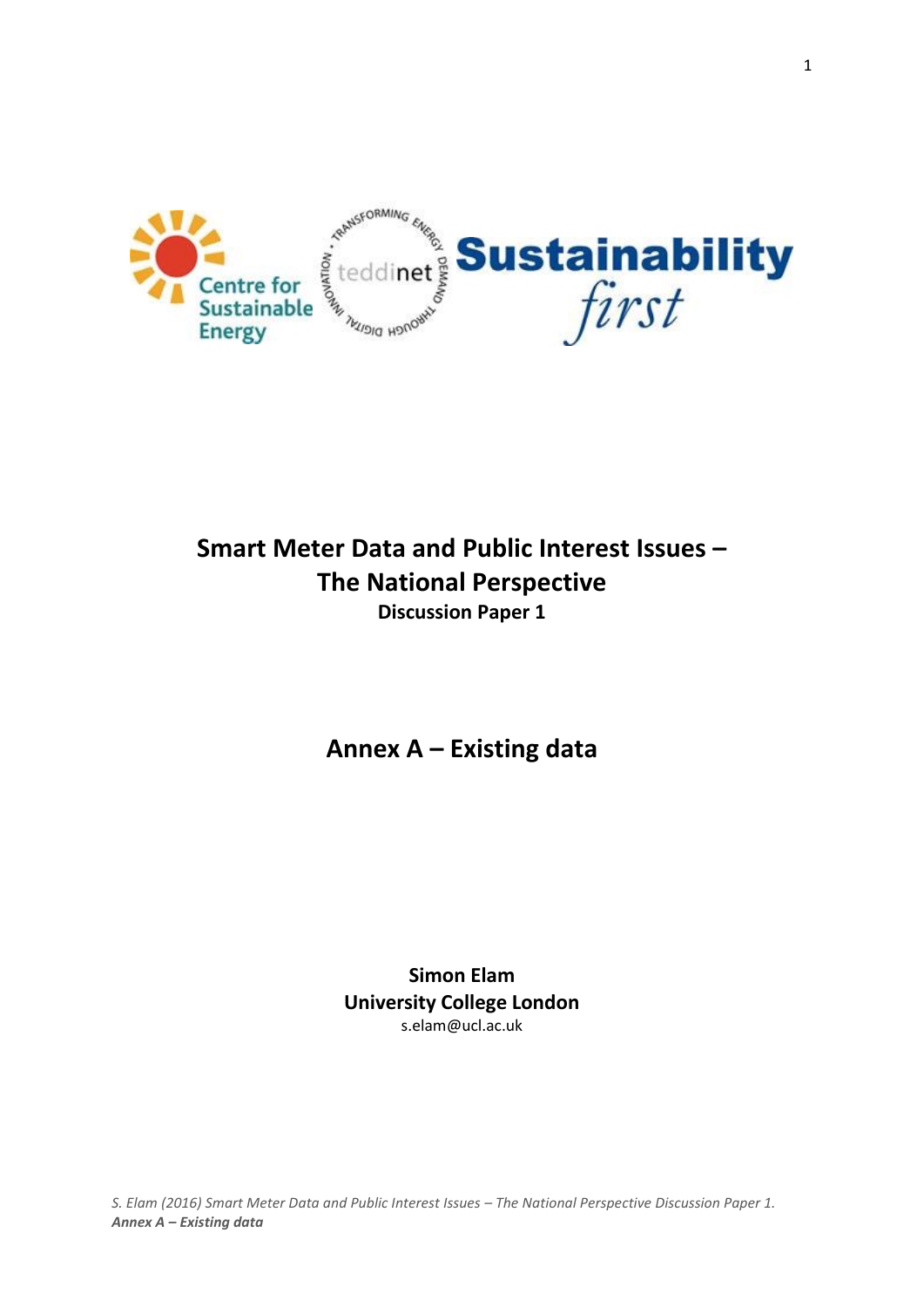### **Foreword**

Much discussion about smart energy data is understandably focused on its likely use in consumer feedback, in enabling the future smart grid, and in the potential for commercial applications, but it could have wider uses. In summer 2015, TEDDINET\* , the Centre for Sustainable Energy and Sustainability First launched a joint 'research challenge' to understand how future household smartmeter energy data might be deployed to serve the public interest. We jointly commissioned two university researchers to consider these questions and for each to write a short discussion paper, one on the national perspective and the other on sub-national issues, for publication and debate.

The sponsors have provided assistance and guidance, and financial support. But the papers and the views expressed in them are those of the researchers concerned.

Following an invited workshop with interested parties, the papers will be published on the TEDDINET, CSE and Sustainability First websites.

\* TEDDINET – Transforming Energy Demand through Digital Innovation NETwork.

TEDDINET is an academic research network addressing the challenges of transforming energy demand in our buildings, as a key component of the transition to an affordable, low carbon energy system. Funded by the UK EPSRC (Engineering and Physical Sciences Research Council), TEDDINET's primary purpose is to share knowledge and enhance the impact of existing research. (EPSRC grant number EP/L013681/1).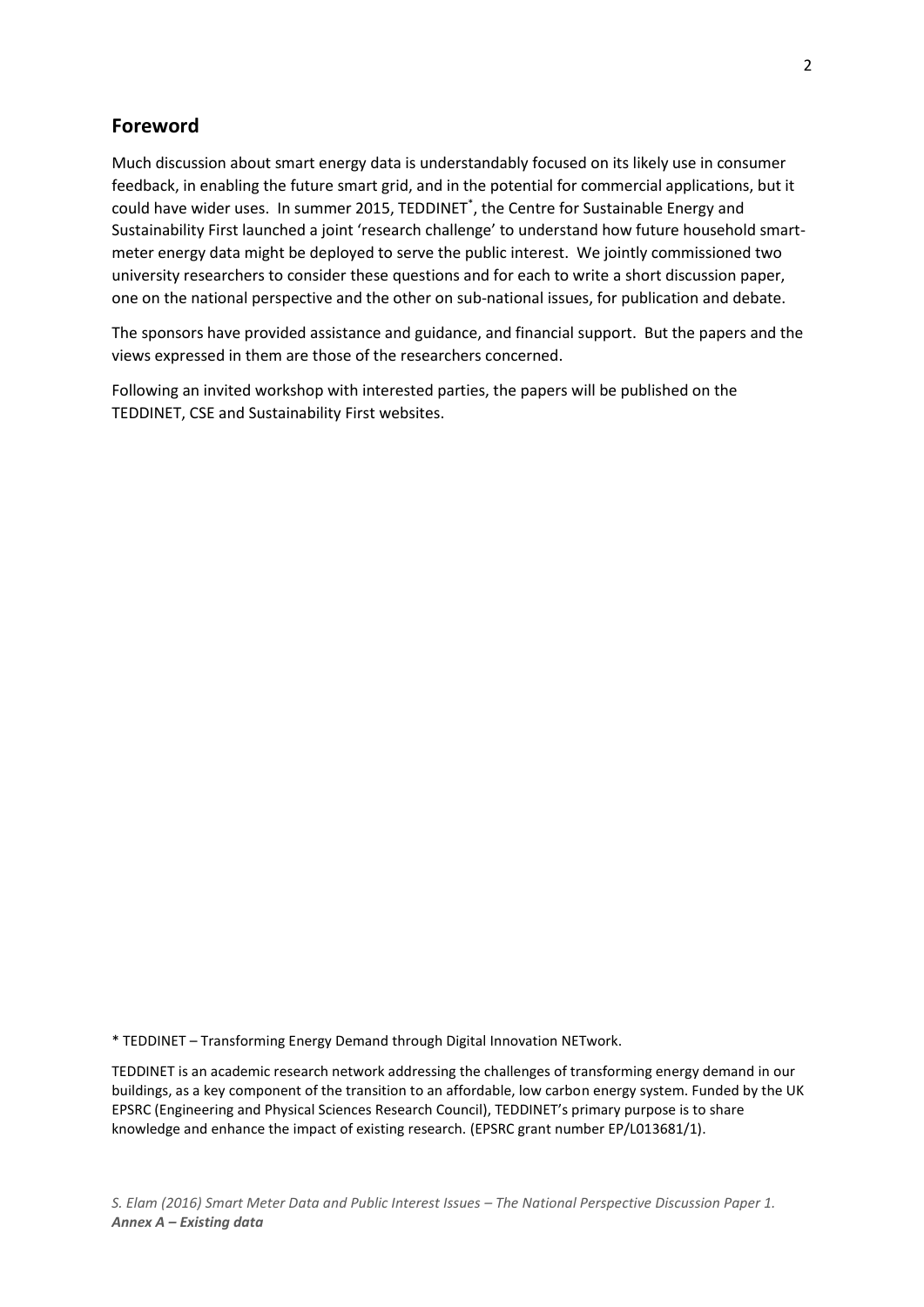### **Annex A - Existing Data**

#### **Summary**

This appendix provides additional technical detail on datasets discussed in section 3 of Discussion Paper 1. Section 3 provides analysis of the strengths and weaknesses of existing energy datasets alongside commentary on the potential benefits of smart meter data.

Over 100 datasets were identified as being potentially relevant to this report. These datasets either contain energy consumption data on domestic buildings in the UK or contain data that that is related to energy consumption in domestic buildings. Of these, the most relevant have been selected for a more detailed review in this appendix. An implicit consideration for selecting the most relevant datasets is how closely it aligns with smart meter data that will become available once the mass rollout of smart meter installations is under way from 2016 to 2020. The key criteria for selecting datasets include:

- Relevancy contain energy consumption data or data that is relevant to energy consumption in domestic buildings.
- Availability data should be publically available or available to a wide range of organizations that might act in the public interest with limited restrictions on use.
- Granularity micro-data (e.g. records based on individual dwellings) is favoured over data aggregated to large geographic areas.
- Coverage and number of records large-scale, nationally representative datasets with a broad range of data variables will be prioritized over, for example, small trials focused on a specific subject
- Recency More recent data is favoured over older data.
- Knowledge and judgement of the author.

The more detailed review of datasets below will inevitably omit datasets considered to be important or vital by some. As a rule of thumb, datasets included in this technical annexe contain records based on individual domestic buildings and thus aggregated statistics have not been included, although exceptions have been made for the Digest of UK Energy Statistics (DUKES) and Energy Consumption in the UK (ECUK) as these datasets provide key baseline statistics widely used by the energy sector. Additionally the Department of Energy and Climate Change's (DECC) sub-national statistics have been included on the basis of providing energy consumption data at relatively high resolution e.g. Lower Level Super Output Area (or postcode for 2013 data).

Equally there will be many micro-datasets that will have valuable public interest use for organizations working in specific areas that have been excluded from this review e.g. field trials on heat pumps. Thus inclusion or exclusion of a dataset from the list of datasets reviewed in more detail below should not be seen as a reflection of its value as a data resource for public interest or other uses.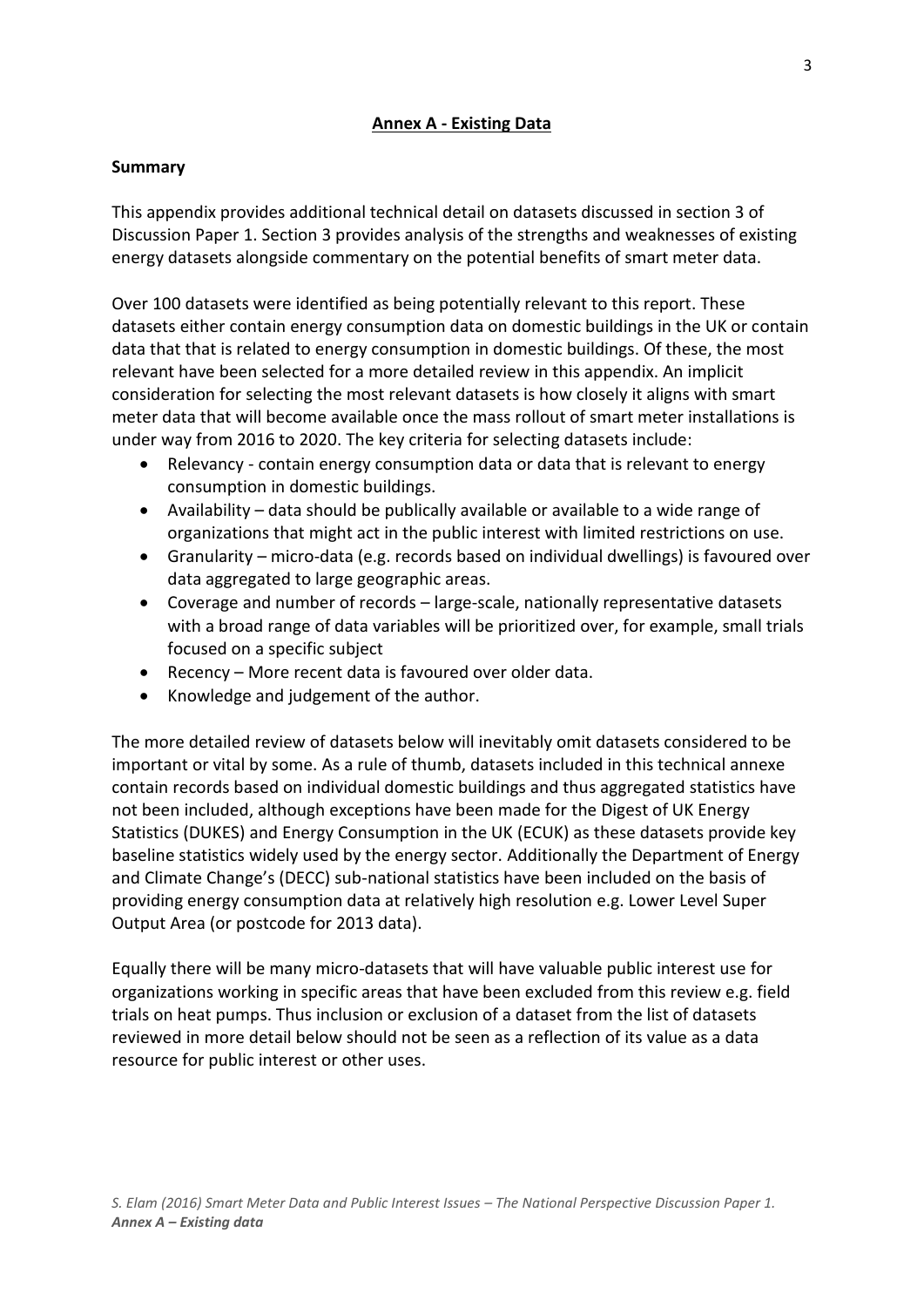| <b>Dataset</b>                                      | <b>Key Positives</b>                                                                                                                                                                                          | <b>Key Negatives</b>                                                                                                                                                                                                                                                                                                                                                            |
|-----------------------------------------------------|---------------------------------------------------------------------------------------------------------------------------------------------------------------------------------------------------------------|---------------------------------------------------------------------------------------------------------------------------------------------------------------------------------------------------------------------------------------------------------------------------------------------------------------------------------------------------------------------------------|
| Sub-national energy statistics                      | Near complete coverage of<br>$\bullet$<br>electricity and gas meters in<br><b>GB</b>                                                                                                                          | Aggregated statistics<br>$\bullet$<br>Very limited set of contextual<br>$\bullet$<br>variables<br>Annual energy data only<br>$\bullet$                                                                                                                                                                                                                                          |
| <b>NEED</b>                                         | Near complete coverage of<br>$\bullet$<br>electricity and gas meters in<br>GB<br>Dwelling-level data<br>A moderate set of contextual<br>variables (e.g. building<br>characteristics, socio-<br>demographics). | Annual energy data only<br>$\bullet$<br>Access to the full dataset is<br>$\bullet$<br>highly restricted beyond<br>DECC.<br>Accessible data from 4<br>$\bullet$<br>million homes is de-identified<br>thus further data linking is<br>not possible, although<br>analysis is possible.<br>Uncertainties limit its utility<br>$\bullet$<br>for making finely balanced<br>decisions. |
| Low Carbon London                                   | Dwelling-level data<br>$\bullet$<br>High temporal resolution<br>energy data (e.g. half-hourly)                                                                                                                | Very limited set of contextual<br>$\bullet$<br>variables<br>Limited sample (5,567<br>$\bullet$<br>households)<br>Accessible data is de-<br>$\bullet$<br>identified thus further data<br>linking is not possible<br>One-time dataset<br>$\bullet$                                                                                                                                |
| <b>Energy Demand Research Project</b>               | Dwelling-level data<br>$\bullet$<br>High temporal resolution<br>$\bullet$<br>energy data (e.g. half-hourly)                                                                                                   | Very limited set of project-<br>$\bullet$<br>specific contextual variables<br>Limited sample (~11,000<br>$\bullet$<br>domestic participants)<br>Accessible data is de-<br>$\bullet$<br>identified thus further data<br>linking is not possible<br>One-time dataset<br>$\bullet$                                                                                                 |
| <b>Customer Led Network</b><br>Revolution           | Dwelling-level data<br>High temporal resolution<br>$\bullet$<br>energy data (e.g. half-hourly)                                                                                                                | Limited set of contextual<br>variables<br>Limited sample (~14,621<br>$\bullet$<br>households)<br>Accessible data is de-<br>$\bullet$<br>identified thus further data<br>linking is not possible<br>One-time dataset                                                                                                                                                             |
| <b>Energy Performance Certificate</b><br>(EPC) data | Dwelling-level data<br>$\bullet$<br>Standard methodology for<br>$\bullet$<br>collecting data (RdSAP)                                                                                                          | Energy consumption is<br>$\bullet$<br>modelled and annual.<br>Some concerns with quality<br>$\bullet$<br>of EPC data <sup>1</sup>                                                                                                                                                                                                                                               |

## **Summary of strengths and weaknesses of existing data**

<sup>1</sup> DCLG. EPCs: notes and definitions - Detailed guidance - GOV.UK [Internet]. 2014 Available from: https://www.gov.uk/guidance/energy-performance-of-buildings-certificates-notes-anddefinitions#data-quality

**.**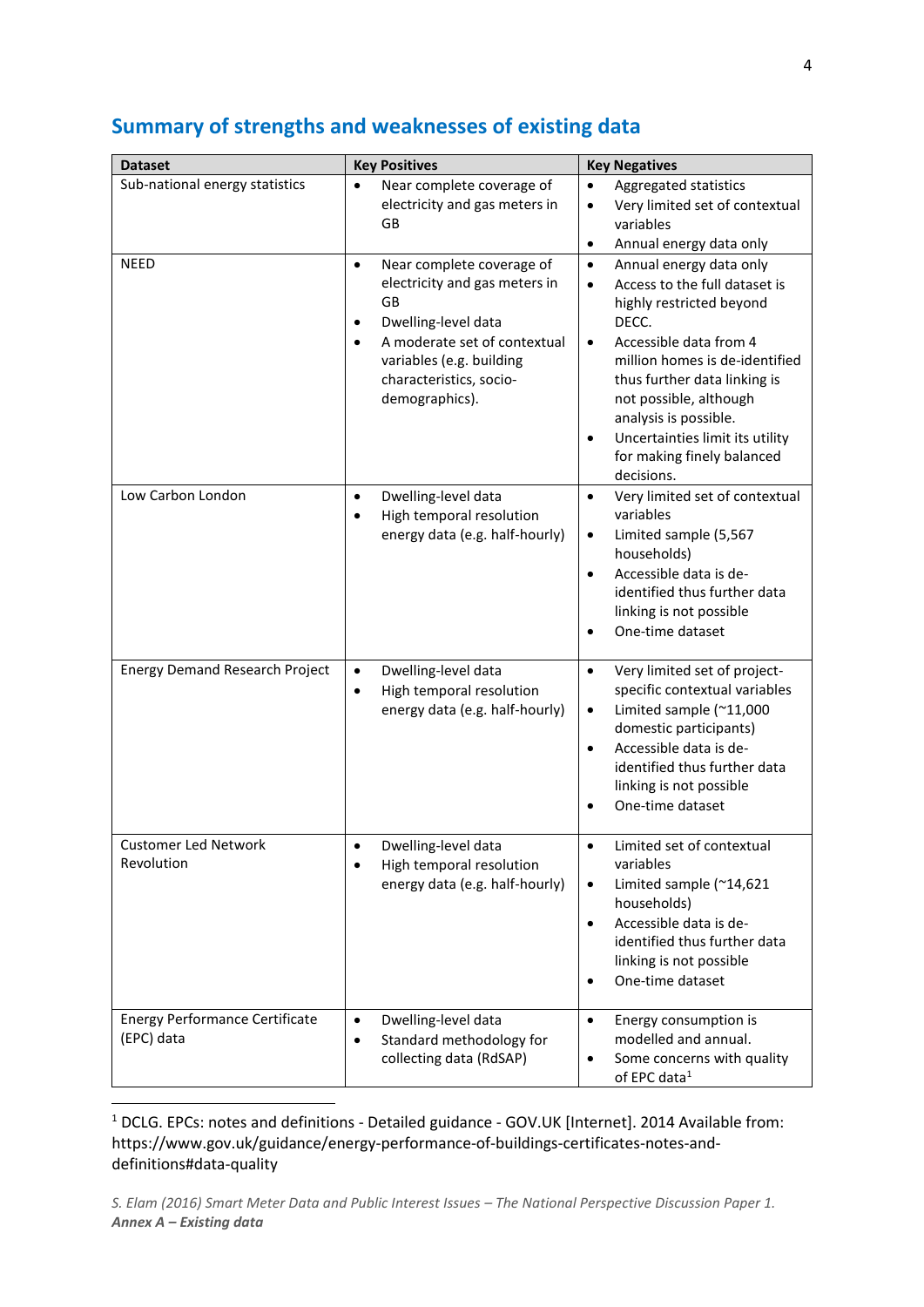|                                                                                                        | Large set of contextual<br>$\bullet$<br>variables (building<br>characteristics)<br>Large dataset (> 9m<br>buildings)                                                                                                                                                    | Access to bulk data is<br>$\bullet$<br>restricted to "approved<br>recipients" and the financial<br>cost of purchasing data can<br>be prohibitive.                                                                                    |
|--------------------------------------------------------------------------------------------------------|-------------------------------------------------------------------------------------------------------------------------------------------------------------------------------------------------------------------------------------------------------------------------|--------------------------------------------------------------------------------------------------------------------------------------------------------------------------------------------------------------------------------------|
| Energy Follow Up Survey                                                                                | Dwelling-level data<br>$\bullet$<br>Sub-dwelling energy<br>consumption for some<br>participants<br>High temporal resolution<br>energy data (e.g. half-hourly)<br>for some participants.<br>Large set of contextual<br>variables across the socio-<br>technical spectrum | Small (but representative)<br>$\bullet$<br>sample (2,616 homes)<br>Accessible data is de-<br>$\bullet$<br>identified thus further data<br>linking is not possible<br>Repeat but cross-sectional<br>$\bullet$<br>dataset              |
| Home Electricity Use Study                                                                             | Dwelling-level data<br>$\bullet$<br>Sub-dwelling energy<br>$\bullet$<br>consumption for some<br>participants<br>High temporal resolution<br>energy data (e.g. half-hourly).<br>Moderate set of contextual<br>variables across the socio-<br>technical spectrum          | Small sample (251 homes,<br>$\bullet$<br>owner-occupiers)<br>Accessible data is de-<br>$\bullet$<br>identified thus further data<br>linking is not possible<br>One-time dataset<br>$\bullet$                                         |
| English Housing Survey (EHS) /<br>Scottish Household Survey (SHS) /<br>National Survey for Wales (NSW) | Dwelling-level data<br>$\bullet$<br>Nationally representative<br>$\bullet$<br>samples<br>Large set of contextual<br>$\bullet$<br>variables across the socio-<br>technical spectrum                                                                                      | Limited energy consumption<br>$\bullet$<br>data - annual (from bills)<br>where available.<br>Accessible data is de-<br>$\bullet$<br>identified thus further data<br>linking is not possible<br>Repeat but cross-sectional<br>dataset |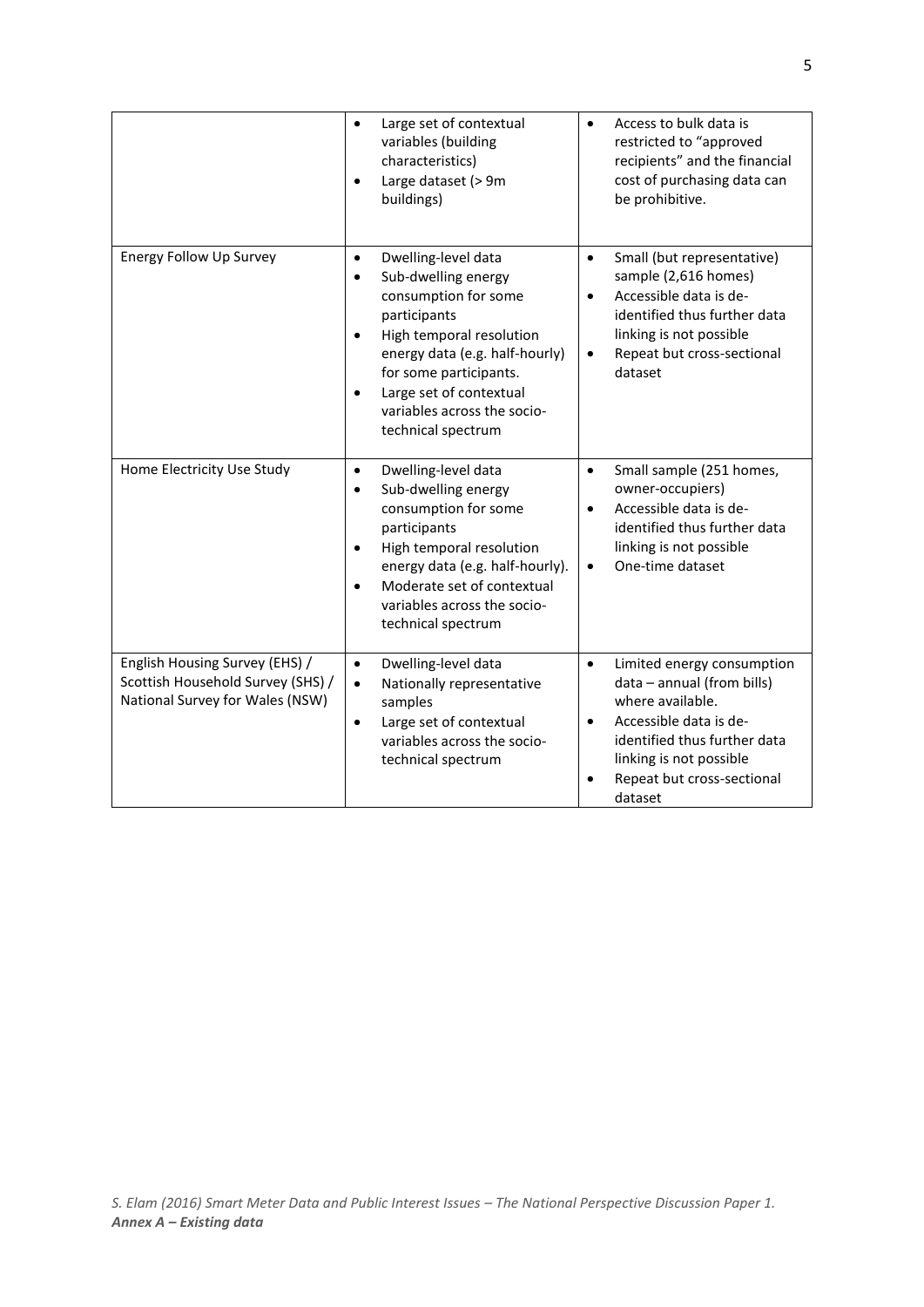# **Existing UK domestic energy datasets relevant to this report**

| <b>Dataset</b>                 | GB sub-national statistics - Electricity and Gas                               |
|--------------------------------|--------------------------------------------------------------------------------|
| <b>Description</b>             | DECC's sub-national estimates of annual electricity and gas based on meter     |
|                                | point data from England, Wales and Scotland. Data is aggregated to Region,     |
|                                | Local Authority, Middle Layer Super Output Area (MSOA), Lower Level Super      |
|                                | Output Area (LSOA), and for 2013 to postcode. Economy7 consumption is          |
|                                | included in the electricity data and estimates of off-grid households are      |
|                                | included in the gas data.                                                      |
| Timespan                       | Since 2005. Most recent data available is 2014.                                |
| <b>Population</b>              | Domestic and non-domestic buildings in the UK                                  |
| Number of records/units        | Aggregated statistics based on over 27 million domestic electricity meters and |
|                                | over 23 million domestic gas meters.                                           |
| Data availability              | Publically available via DECC's website:                                       |
|                                |                                                                                |
|                                | https://www.gov.uk/government/collections/sub-national-electricity-            |
|                                | consumption-data                                                               |
|                                | https://www.gov.uk/government/collections/sub-national-gas-consumption-        |
|                                | data                                                                           |
|                                |                                                                                |
| <b>Energy consumption data</b> | Total and average (mean and median) gas and electricity consumption            |
| Other data                     | Number of meters                                                               |

| <b>Database</b>                | <b>National Energy Efficiency Data-framework (NEED)</b>                           |
|--------------------------------|-----------------------------------------------------------------------------------|
| <b>Description</b>             | A national dataset of energy use and energy efficiency in domestic and non-       |
|                                | domestic buildings in England, Wales and Scotland. The data framework             |
|                                | matches (via an address-spine) gas and electricity consumption data with          |
|                                | records of energy efficiency measures from HEED and other sources, building       |
|                                | characteristics from VOA and EPC, and householder characteristics from            |
|                                | Experian. Not all data sources (e.g. VOA and Experian) are accessible to non-     |
|                                | government users.                                                                 |
|                                | More information - https://www.gov.uk/government/collections/national-            |
|                                | energy-efficiency-data-need-framework                                             |
| Timespan                       | HEED - 1995-2012                                                                  |
|                                | Energy consumption - annual since 2004                                            |
|                                | $EPC - since 2007$                                                                |
| <b>Population</b>              | Domestic and non-domestic buildings in the UK                                     |
| Number of records/units.       | Over 25 million homes and approximately 2 million non-domestic buildings.         |
| Data availability              | An anonymized public use dataset is available via DECC (50,000 homes) with        |
|                                | an end-user license version (4 million homes) available via the UK Data Service.  |
| <b>Energy consumption data</b> | Annualised gas and electricity consumption from 2004. Gas is weather              |
|                                | corrected.                                                                        |
| Other data                     | Retrofit energy efficiency measures from HEED e.g. loft insulation, cavity wall / |
|                                | solid wall insulation, boilers etc. Property characteristics e.g. dwelling age,   |
|                                | type, floor area, no. of bedrooms from VOA or EPC.                                |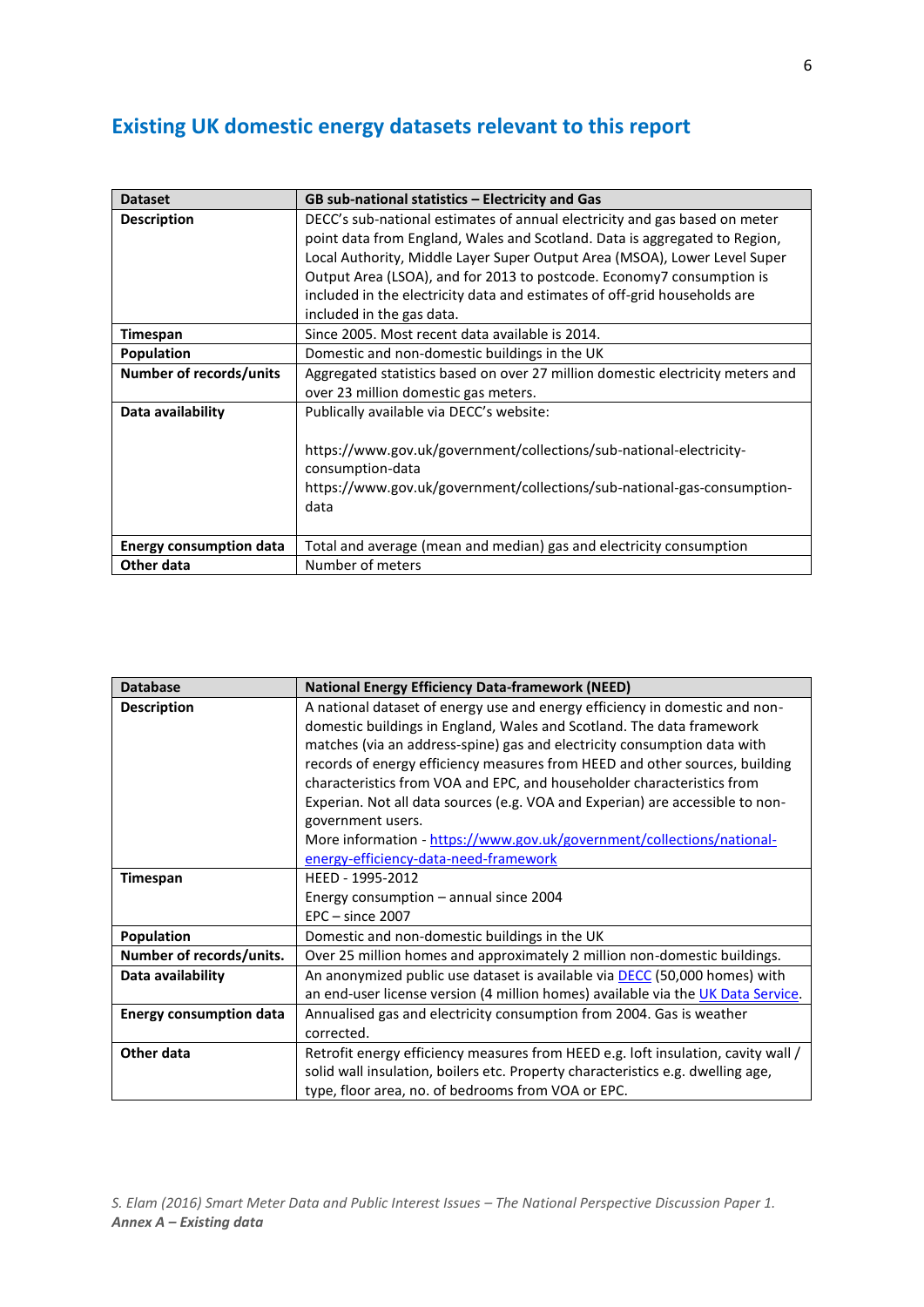| <b>Dataset</b>                 | Low Carbon London project                                                   |
|--------------------------------|-----------------------------------------------------------------------------|
| <b>Description</b>             | Electricity consumption readings at half-hourly intervals from 5,567 London |
|                                | households that took part in Low Carbon London project. One group of        |
|                                | participants were put on dynamic Time of Use tariffs while the other group  |
|                                | remained on a flat rate tariff.                                             |
| <b>Timespan</b>                | November 2011 to February 2014                                              |
| <b>Population</b>              | London households                                                           |
| <b>Number of records/units</b> | 5,567 households. 167 million meter reads.                                  |
| Data availability              | Publically available via the London Data Store:                             |
|                                | http://data.london.gov.uk/dataset/smartmeter-energy-use-data-in-london-     |
|                                | households                                                                  |
|                                |                                                                             |
| <b>Energy consumption data</b> | Half-hourly electricity consumption.                                        |
| Other data                     | Acorn group (modelled socio-demographic variable). Tariff. Date and Time of |
|                                | meter read.                                                                 |

| <b>Dataset</b>                 | <b>Customer Led Network Revolution</b>                                          |
|--------------------------------|---------------------------------------------------------------------------------|
| <b>Description</b>             | "The Customer-Led Network Revolution was one of the largest smart grid          |
|                                | demonstration projects ever undertaken in the UK. This anonymised               |
|                                | disaggregated dataset (i.e. data on a per customers basis) from CLNR trials     |
|                                | with domestic and SME customers. This data comprises of electricity             |
|                                | consumption and PV generation for individual customers, and allied              |
|                                | information about the customer, the tariff and the technology being studied."   |
|                                | (CLNR)                                                                          |
| Timespan                       | 2011-2014                                                                       |
| Population                     | 13,000 GB electricity customers                                                 |
| Number of records/units        | Approximately 11,000 domestic and 2,000 non-domestic participants.              |
| Data availability              | Publically available via a Creative Commons license -                           |
|                                | http://www.networkrevolution.co.uk/resources/project-data/                      |
| <b>Energy consumption data</b> | Basic profiling of domestic smart meter customers; Basic profiling of small and |
|                                | medium sized enterprise (SME) customers; Enhanced profiling of domestic         |
|                                | smart meter customers; Enhanced profiling of domestic customers with air        |
|                                | source heat pumps; Enhanced profiling of domestic customers with solar          |
|                                | photovoltaics (PV); Enhanced profiling of domestic customers with electric      |
|                                | vehicles (EVs); Domestic smart meter customers on time of use tariffs;          |
|                                | Domestic solar PV customers with automatic in-premises balancing for hot        |
|                                | water charging; Domestic solar PV customers using in-home displays for          |
|                                | manual in-premises balancing.                                                   |
| Other data                     |                                                                                 |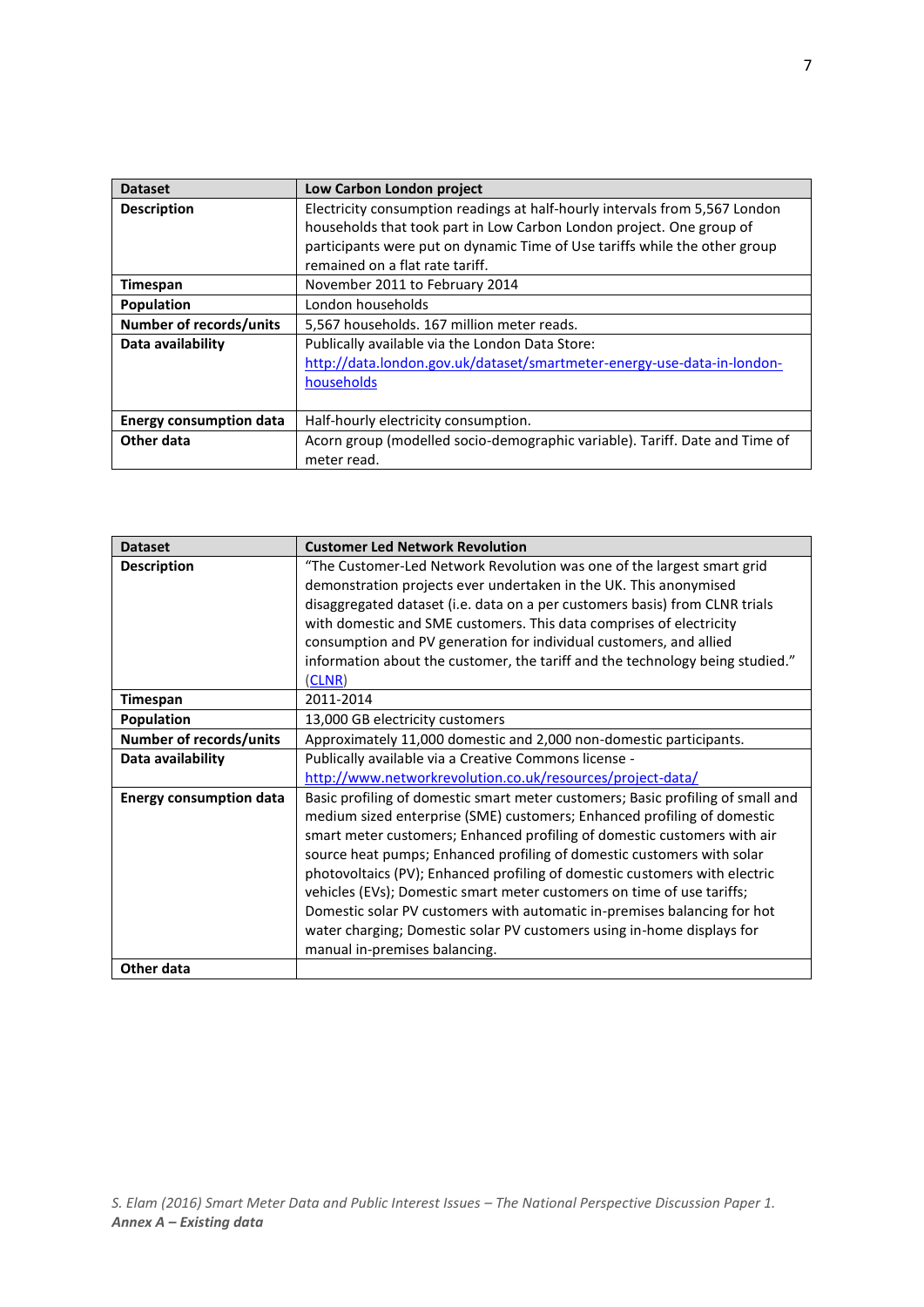| <b>Dataset</b>                 | <b>Energy Demand Research Project</b>                                        |
|--------------------------------|------------------------------------------------------------------------------|
| <b>Description</b>             | "The Energy Demand Research Project (EDRP) was a suite of large scale trials |
|                                | across Great Britain involving over 50,000 households. The aim was to        |
|                                | understand how consumers react to improved information about their energy    |
|                                | consumption over the long term." (Ofgem)                                     |
| Timespan                       | 2007-2010                                                                    |
| Population                     | GB households                                                                |
| <b>Number of records/units</b> | Anonymised dataset - 14,621 households; 246 million gas meter readings; 413  |
|                                | million electricity meter readings                                           |
| Data availability              | An anonymised dataset is available via the UK Data Service.                  |
| <b>Energy consumption data</b> | Electricity and gas consumption.                                             |
| Other data                     |                                                                              |

| <b>Database</b>                | <b>Energy Performance Certificates (EPC)</b>                                       |
|--------------------------------|------------------------------------------------------------------------------------|
| <b>Description</b>             | Energy Performance Certificates are required whenever a property is leased or      |
|                                | sold in the UK. A survey is conducted by a qualified Domestic Energy Assessor      |
|                                | using Reduced SAP (RdSAP) methodology                                              |
| Timespan                       | August 2007-present                                                                |
| Population                     | UK buildings (domestic and non-domestic)                                           |
| Number of records/units.       | Over 9 million buildings                                                           |
| Data availability              | England/Wales/NI - The EPC Register is "owned" by DCLG and                         |
|                                | operated by Landmark.                                                              |
|                                | Scotland - The EPC Register is "owned" by the Scottish Government<br>$\bullet$     |
|                                | and operated by the Energy Saving Trust (Scotland).                                |
|                                |                                                                                    |
|                                | Access to disaggregated data in England and Wales is possible but restricted to    |
|                                | "Approved Recipients". Currently payment is required to obtain bulk EPC data.      |
| <b>Energy consumption data</b> | Modelled annual energy consumption.                                                |
| Other data                     | Energy Efficiency Rating, Environmental Impact Rating, Recommendations to          |
|                                | improve energy efficiency. Building characteristics e.g. dwelling age, type, size, |
|                                | wall construction etc. Presence of energy efficiency measures e.g. loft            |
|                                | insulation, cavity wall / solid wall insulation. Main heating system, main         |
|                                | heating fuel, boiler type, secondary heating etc. Heating controls                 |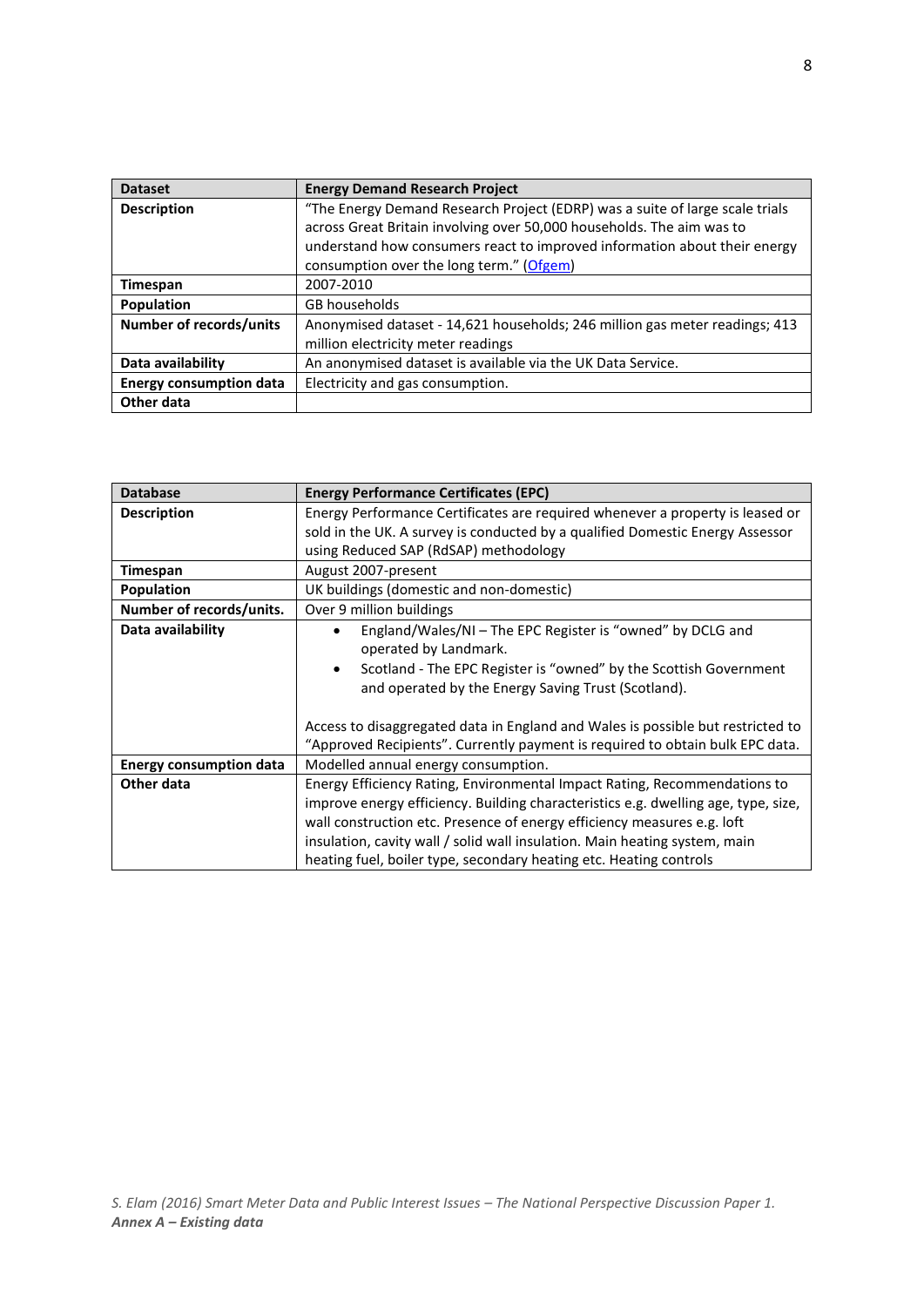| <b>Dataset</b>                 | <b>Energy Follow-up Survey (EFUS)</b>                                           |  |
|--------------------------------|---------------------------------------------------------------------------------|--|
| <b>Description</b>             | "The main aim of the 2011 Energy Follow-Up Survey (EFUS) was to collect new     |  |
|                                | data on domestic energy use, in order to update the current modelling           |  |
|                                | assumptions about how energy is used in the home, and to inform energy          |  |
|                                | efficiency policy. The 2011 EFUS consisted of a follow-up interview survey of a |  |
|                                | sub-set of households first visited as part of the 2010/2011 English Housing    |  |
|                                | Survey (EHS)".                                                                  |  |
| Timespan                       | Surveys conducted between December 2010 and April 2011                          |  |
| Population                     | England                                                                         |  |
| <b>Number of records</b>       | 2,616 homes. 4 levels of survey:                                                |  |
|                                | Interview Survey (2,616 homes):<br>a)                                           |  |
|                                | Temperature monitoring survey (a sub-sample of 823 homes):<br>b)                |  |
|                                | Meter readings (a sub-sample of 1,345 homes):<br>c)                             |  |
|                                | d)<br>Electricity profiling (a sub-sample of 79 homes): Finally, a small number |  |
|                                | of properties had electricity profiling equipment installed to examine          |  |
|                                | patterns of lighting, appliance and electrical cooking use. This                |  |
|                                | equipment collected data at rapid intervals on the profile of electricity       |  |
|                                | use in the home.                                                                |  |
|                                |                                                                                 |  |
| Data availability              | Initial reports prepared by BRE and published by DECC -                         |  |
|                                | https://www.gov.uk/government/publications/energy-follow-up-survey-efus-        |  |
|                                | 2011                                                                            |  |
|                                | De-identified data available via the UK Data Service.                           |  |
| <b>Energy Consumption data</b> | Meter readings from a sub-sample of 1,345 homes. Matched to meter               |  |
|                                | readings in EHS. Also a sub-sample of 79 homes had electrical profiling         |  |
|                                | equipment installed collecting high-frequency data on appliance and lighting    |  |
|                                | usage.                                                                          |  |
| <b>Other data</b>              | Socio-demographics and building demographics from EHS. Temperature data         |  |
|                                | from Temperature loggers in subsample of 823 homes. External temp from          |  |
|                                | met office weather stations (MIDAS). Questions on usage patterns/behaviours     |  |
|                                | for a wide variety of appliances and lighting. Heating patterns and thermal     |  |
|                                | comfort.                                                                        |  |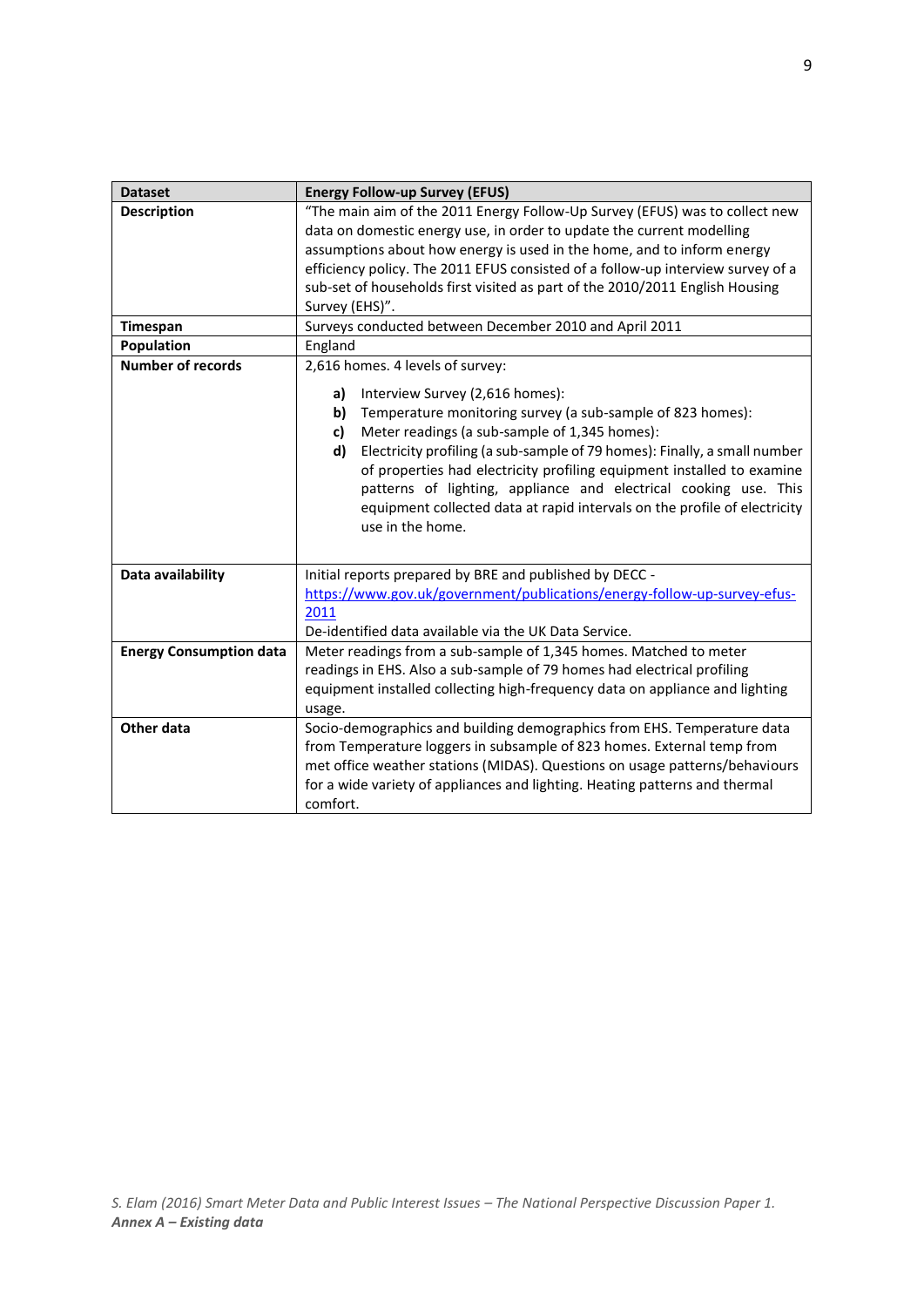| <b>Dataset</b>                 | <b>Household Electricity Use Study</b>                                       |
|--------------------------------|------------------------------------------------------------------------------|
| <b>Description</b>             | "An in-depth Household Electricity Use Study aimed to cover the electricity  |
|                                | usage of a representative sample of English owner-occupier homes. This data  |
|                                | offers an unparalleled source of very detailed electricity profiles"         |
|                                |                                                                              |
|                                | Reports and further information available via                                |
|                                | https://www.gov.uk/government/publications/early-findings-demand-side-       |
|                                | management                                                                   |
| Timespan                       | 2010-11                                                                      |
| <b>Population</b>              | Households in England, mainly owner occupied homes                           |
| Number of records/units        | 251 households. Approximately 250 million records of monitored data.         |
| Data availability              | Anonymized micro-data available via UKDS -                                   |
|                                | https://discover.ukdataservice.ac.uk/catalogue/?sn=7874                      |
| <b>Energy consumption data</b> | Detailed monitoring of electricity use split by appliance and many other     |
|                                | variables                                                                    |
| Other data                     | House type, size (m3), property age etc. A range of environmental and energy |
|                                | use attitude and behaviour data. Electrical v non-electrical heating/HW      |
|                                |                                                                              |

| <b>Dataset</b>                 | <b>English Housing Survey (EHS)</b>                                                                                                                                                                                                                                                                                                                                                                                                                                                                                                                                                |
|--------------------------------|------------------------------------------------------------------------------------------------------------------------------------------------------------------------------------------------------------------------------------------------------------------------------------------------------------------------------------------------------------------------------------------------------------------------------------------------------------------------------------------------------------------------------------------------------------------------------------|
| <b>Description</b>             | "The English Housing Survey (EHS) began in 2008 and is a continuous national<br>survey that collects information about people's housing circumstances and the<br>condition and energy efficiency of housing in England. The EHS brings together<br>two previous survey series into a single fieldwork operation: the English House<br>Condition Survey (EHCS) and the Survey of English Housing (SEH). The EHS<br>covers all housing tenures and provides valuable information and evidence to<br>inform the development and monitoring of government housing policies."<br>(UKDS) |
| Timespan                       | Since 2008. Previously EHCS and SEH                                                                                                                                                                                                                                                                                                                                                                                                                                                                                                                                                |
| <b>Population</b>              | England                                                                                                                                                                                                                                                                                                                                                                                                                                                                                                                                                                            |
| <b>Number of records</b>       | Approximately 17,000 households annually.                                                                                                                                                                                                                                                                                                                                                                                                                                                                                                                                          |
| Data availability              | Available via the UK Data Service -                                                                                                                                                                                                                                                                                                                                                                                                                                                                                                                                                |
|                                | https://discover.ukdataservice.ac.uk/series/?sn=200010                                                                                                                                                                                                                                                                                                                                                                                                                                                                                                                             |
| <b>Energy consumption data</b> | Electricity and gas bill data collected where permission obtained.                                                                                                                                                                                                                                                                                                                                                                                                                                                                                                                 |
| Other data                     | Socio-demographics, a comprehensive set of building demographics, including                                                                                                                                                                                                                                                                                                                                                                                                                                                                                                        |
|                                | (but not limited to): type of dwelling; Detailed tenure; Work done to the home                                                                                                                                                                                                                                                                                                                                                                                                                                                                                                     |
|                                | (rotating); Dwelling age, size (floor area), wall insulation, windows (including                                                                                                                                                                                                                                                                                                                                                                                                                                                                                                   |
|                                | glazing type), no of storeys, construction type, no of bedrooms, improvement                                                                                                                                                                                                                                                                                                                                                                                                                                                                                                       |
|                                | potential, plots and gardens, Main heating system, main heating fuel,                                                                                                                                                                                                                                                                                                                                                                                                                                                                                                              |
|                                | secondary heating, water heating system, boiler type, etc.                                                                                                                                                                                                                                                                                                                                                                                                                                                                                                                         |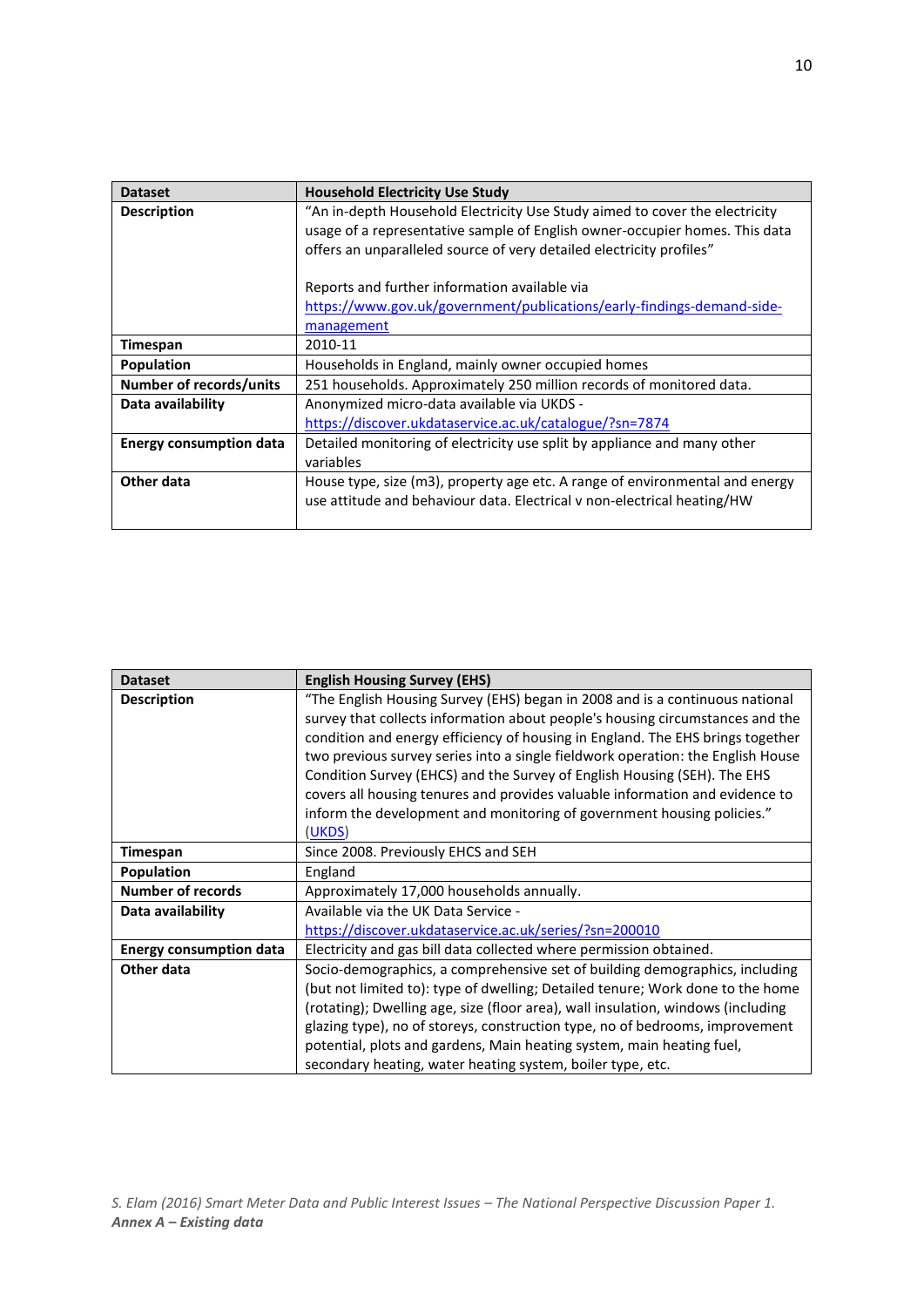| <b>Dataset</b>                 | National Survey for Wales / Living in Wales                                   |
|--------------------------------|-------------------------------------------------------------------------------|
| <b>Description</b>             | The Living in Wales survey closed in 2008 and was replaced by the National    |
|                                | Survey for Wales which ran from 2012 to 2015.                                 |
|                                |                                                                               |
|                                | "The Living in Wales (LIW) survey series, which ran from 2004-2008, was the   |
|                                | main general source of statistical information about households and the       |
|                                | condition of homes in Wales. The LIW survey had two separate but linked       |
|                                | components: the Household Survey and the Property Survey. The Property        |
|                                | Survey was conducted in 2004 and 2008 and comprised an internal and           |
|                                | external assessment of the property which was completed by a qualified        |
|                                | surveyor. "                                                                   |
| Timespan                       | 2004-2008 and 2012-2015                                                       |
| Population                     | Private households in Wales                                                   |
| <b>Number of records/units</b> | 2008 - Household survey - 12,811 addresses                                    |
|                                | 2008 – Physical survey - 2,741 properties                                     |
| Data availability              | Data available via UK Data Service                                            |
| <b>Energy consumption data</b> | SAP modelled energy consumption                                               |
| Other data                     | Property age, size, condition, insulation, construction type. Heating system  |
|                                | and controllers. Household composition, ethnicity, religion, employment. Fuel |
|                                | poverty, SAP energy efficiency, Energy saving measures                        |

| <b>Dataset</b>                 | Scottish Household Survey / Scottish House Conditions Survey                    |
|--------------------------------|---------------------------------------------------------------------------------|
| <b>Description</b>             | The Scottish House Conditions Survey ran from 1999 to 2011 and was then         |
|                                | incorporated into the Scottish Household Survey in 2012                         |
|                                |                                                                                 |
|                                | "The SHS is designed to provide reliable and up-to-date information on the      |
|                                | composition, characteristics, attitudes and behaviour of private households     |
|                                | and individuals, both nationally and at a sub-national level and to examine the |
|                                | physical condition of Scotland's homes. It covers a wide range of topics to     |
|                                | allow links to be made between different policy areas." (UKDS)                  |
|                                |                                                                                 |
| Timespan                       | SHCS - 1999-2011, SHS since 2012                                                |
| Population                     | Scottish dwellings                                                              |
| Number of records/units        | 2012 - 10,642 cases                                                             |
| Data availability              | Data available via UK Data Archive -                                            |
|                                | https://discover.ukdataservice.ac.uk/series/?sn=2000048                         |
| <b>Energy consumption data</b> | <b>Heating costs</b>                                                            |
| Other data                     | Basic description of the dwelling; the material used in construction; the state |
|                                | of repair of the internal, external and common parts (where relevant);          |
|                                | insulation. Heating system. Household composition; tenure, previous moves       |
|                                | and intention to move; employment status and income. Satisfaction with the      |
|                                | home and the local environment;                                                 |
|                                |                                                                                 |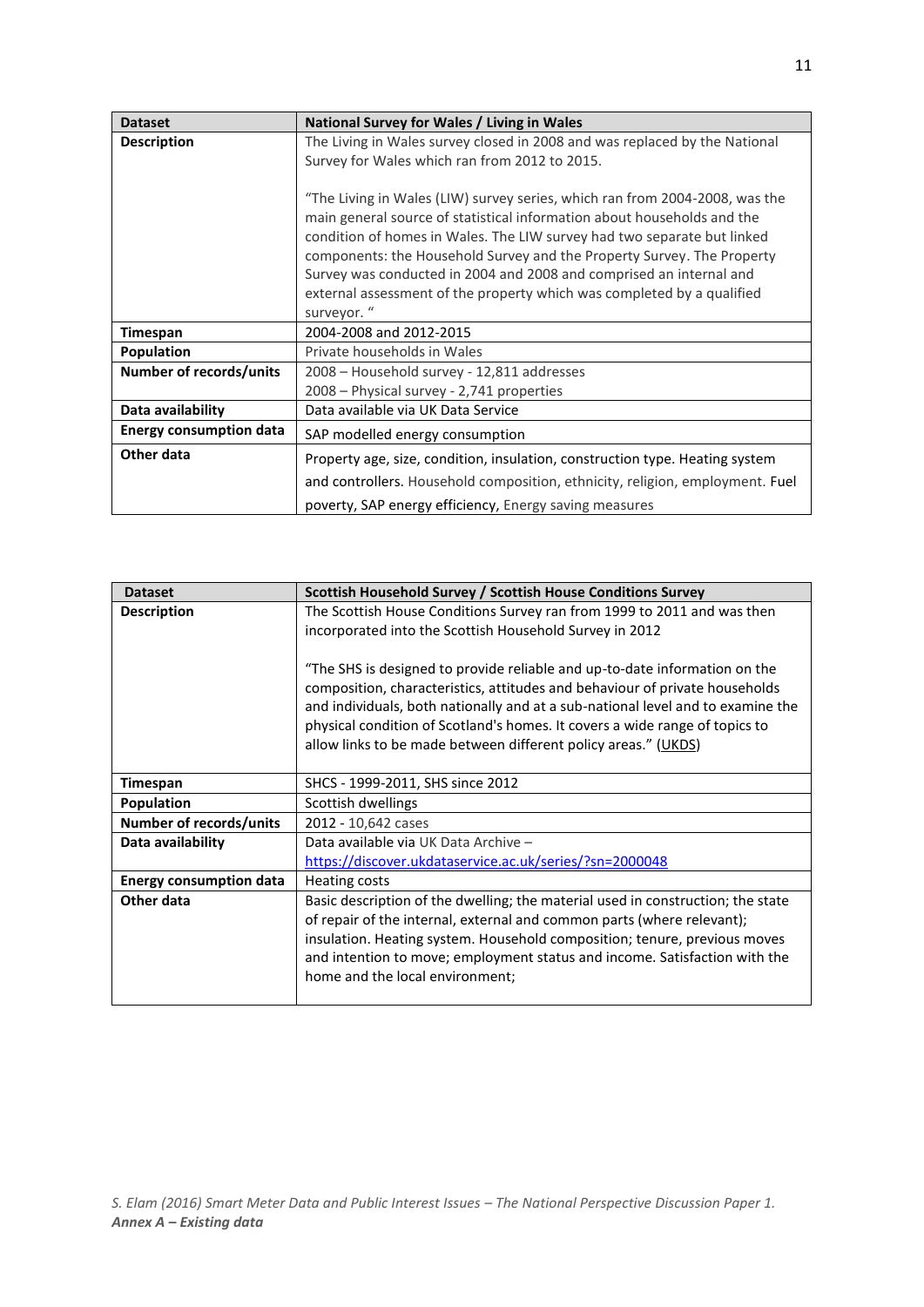| <b>Dataset</b>                 | <b>Digest of UK Energy Statistics (DUKES)</b>                                   |
|--------------------------------|---------------------------------------------------------------------------------|
| <b>Description</b>             | A comprehensive set of aggregated energy statistics covering both energy        |
|                                | production and consumption in the UK. Includes tables, charts and               |
|                                | commentary on energy statistics. Trends over 20-30 years are provided for       |
|                                | some statistics.                                                                |
| <b>Timespan</b>                | Most statistics cover the previous 5 years while some statistics have data from |
|                                | the 1970s                                                                       |
| Population                     | UK                                                                              |
| Number of records/units        | N/A                                                                             |
| Data availability              | Publically available via https://www.gov.uk/government/collections/digest-of-   |
|                                | uk-energy-statistics-dukes                                                      |
|                                |                                                                                 |
| <b>Energy consumption data</b> | Energy consumption by sector; also covers non-gas and electricity data          |
| Other data                     |                                                                                 |

| <b>Dataset</b>                 | <b>Energy Consumption in the UK (ECUK)</b>                                                                                                                                                                                                                                                                                                                                                                                                            |
|--------------------------------|-------------------------------------------------------------------------------------------------------------------------------------------------------------------------------------------------------------------------------------------------------------------------------------------------------------------------------------------------------------------------------------------------------------------------------------------------------|
| <b>Description</b>             | Aggregated statistics covering energy consumption in the UK which is split into<br>5 chapters. Each chapter has a series of data tables in an Excel file and an<br>accompanying fact sheet:<br>Chapter 1: Overall energy consumption in the UK<br>Chapter 2: Transport sector energy consumption<br>Chapter 3: Domestic sector energy consumption<br>Chapter 4: Industrial sector energy consumption<br>Chapter 5: Services sector energy consumption |
| Timespan                       | 1970s to present                                                                                                                                                                                                                                                                                                                                                                                                                                      |
| <b>Population</b>              | UK                                                                                                                                                                                                                                                                                                                                                                                                                                                    |
| <b>Number of records/units</b> | N/A                                                                                                                                                                                                                                                                                                                                                                                                                                                   |
| Data availability              | Publically available via https://www.gov.uk/government/collections/energy-<br>consumption-in-the-uk                                                                                                                                                                                                                                                                                                                                                   |
| <b>Energy consumption data</b> | The domestic energy consumption chapter covers topics such as energy<br>consumption by fuel type, average energy consumption, electricity use by<br>appliance type etc.                                                                                                                                                                                                                                                                               |
| Other data                     |                                                                                                                                                                                                                                                                                                                                                                                                                                                       |